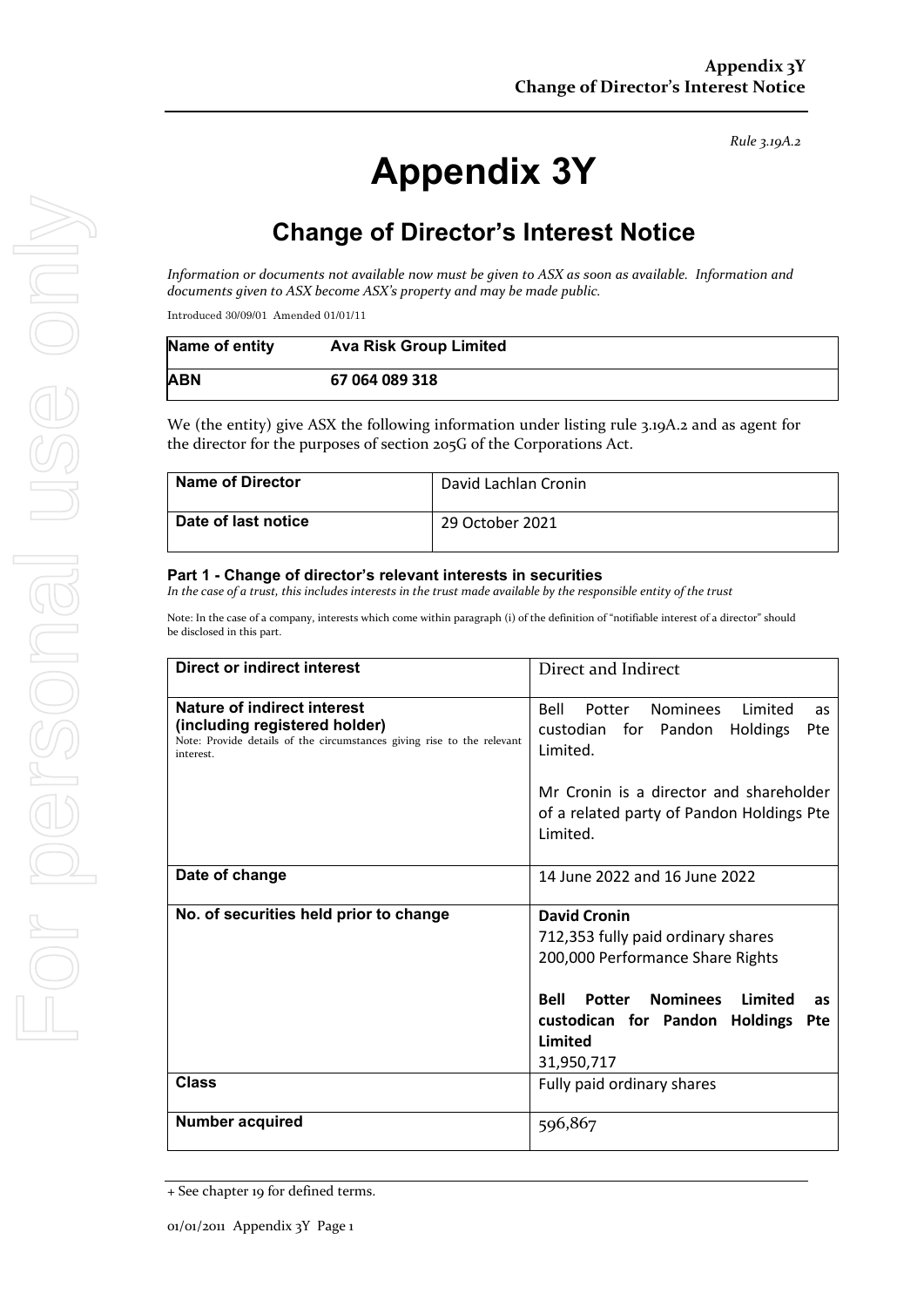| <b>Number disposed</b>                                                                                                                                                  | Nil                                  |
|-------------------------------------------------------------------------------------------------------------------------------------------------------------------------|--------------------------------------|
| <b>Value/Consideration</b><br>Note: If consideration is non-cash, provide details and estimated<br>valuation                                                            | Average price per share of \$0.1666  |
| No. of securities held after change                                                                                                                                     | <b>David Cronin</b>                  |
|                                                                                                                                                                         | 1,309,220 fully paid ordinary shares |
|                                                                                                                                                                         | 200,000 Performance Share Rights     |
|                                                                                                                                                                         | <b>Pandon Holdings Pte Limited</b>   |
|                                                                                                                                                                         | 31,950,717                           |
|                                                                                                                                                                         |                                      |
|                                                                                                                                                                         |                                      |
| Nature of change<br>Example: on-market trade, off-market trade, exercise of options, issue of<br>securities under dividend reinvestment plan, participation in buy-back | On Market Purchase                   |
|                                                                                                                                                                         |                                      |

## **Part 2 – Change of director's interests in contracts**

Note: In the case of a company, interests which come within paragraph (ii) of the definition of "notifiable interest of a director" should be disclosed in this part.

| <b>Detail of contract</b>                                                                                                                                                      | Nil |
|--------------------------------------------------------------------------------------------------------------------------------------------------------------------------------|-----|
| <b>Nature of interest</b>                                                                                                                                                      |     |
| Name of registered holder<br>(if issued securities)                                                                                                                            |     |
| Date of change                                                                                                                                                                 |     |
| No. and class of securities to<br>which interest related prior to<br>change<br>Note: Details are only required for a contract in<br>relation to which the interest has changed |     |
| <b>Interest acquired</b>                                                                                                                                                       |     |
| Interest disposed                                                                                                                                                              |     |
| <b>Value/Consideration</b><br>Note: If consideration is non-cash, provide details<br>and an estimated valuation                                                                |     |

<sup>+</sup> See chapter 19 for defined terms.